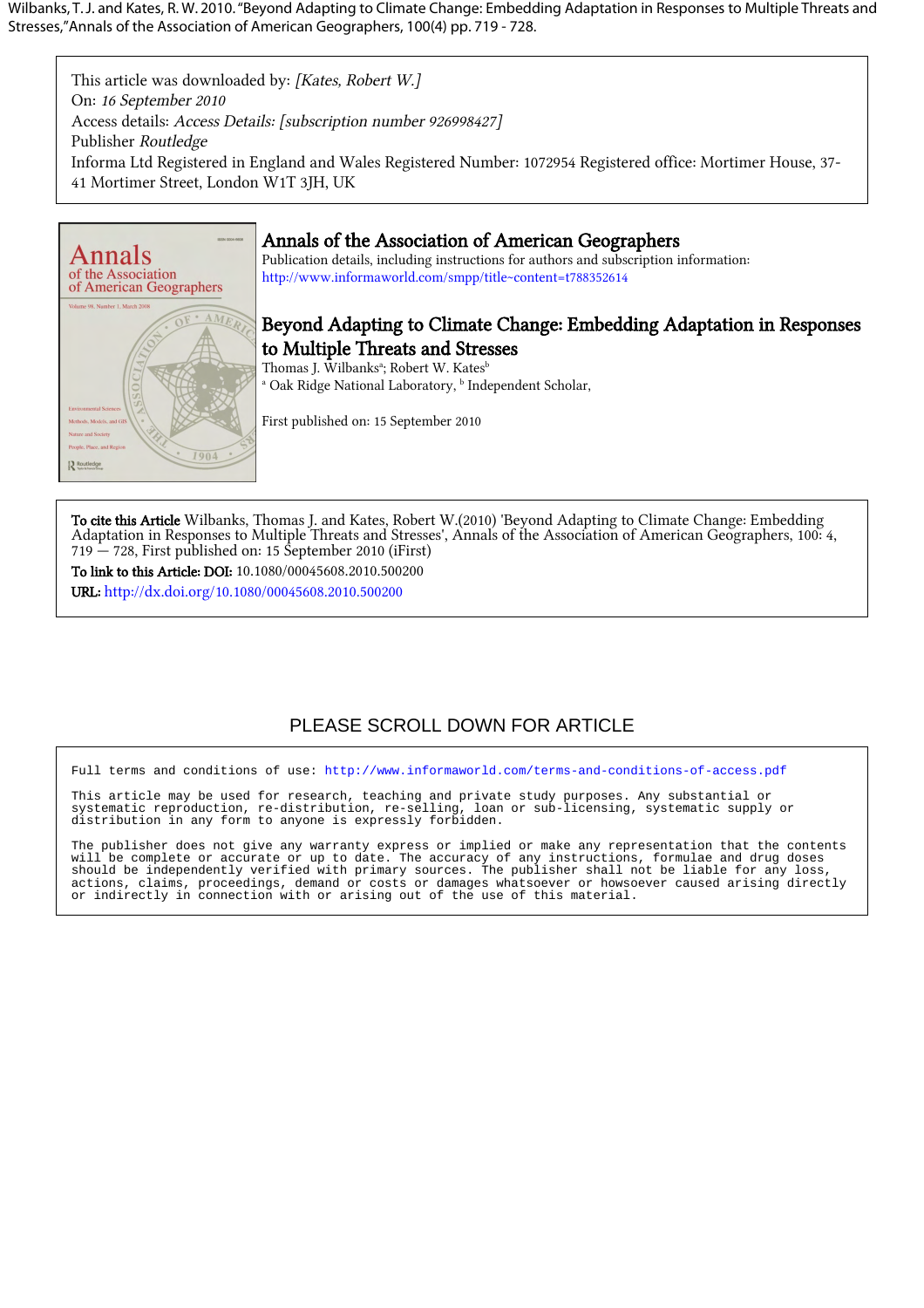# **Beyond Adapting to Climate Change: Embedding Adaptation in Responses to Multiple Threats and Stresses**

Thomas J. Wilbanks<sup>∗</sup> and Robert W. Kates†

<sup>∗</sup>*Oak Ridge National Laboratory* † *Independent Scholar*

Climate change impacts are already being experienced in every region of the United States and every part of the world—most severely in Arctic regions—and adaptation is needed now. Although climate change adaptation research is still in its infancy, significant adaptation planning in the United States has already begun in a number of localities. This article seeks to broaden the adaptation effort by integrating it with broader frameworks of hazards research, sustainability science, and community and regional resilience. To extend the range of experience, we draw from ongoing case studies in the Southeastern United States and the environmental history of New Orleans to consider the multiple threats and stresses that all communities and regions experience. Embedding climate adaptation in responses to multiple threats and stresses helps us to understand climate change impacts, themselves often products of multiple stresses, to achieve community acceptance of needed adaptations as cobenefits of addressing multiple threats, and to mainstream the process of climate adaptation through the larger envelope of social relationships, communication channels, and broad-based awareness of needs for risk management that accompany community resilience. *Key Words: climate change adaptation, hazards, resilience, sustainability.*

气候变化的影响已经出现在美国和世界的每一个地区,其中最严重的就是北极地区,对此人们必须加以适应。虽然对于 适应气候变化的研究仍处于起步阶段,美国已经开始在一些地方实施重要的适应规划。将适应气候变化的研究和更广泛 的灾害研究的框架,可持续发展的科学工作,以及社区和地区性应变能力的研究相结合,籍此,本文旨在拓展适应气候 变化的努力。为了扩大经验的范围,我们参考了美国东南部的当前个案以及新奥尔良的环境历史,以借鉴所有社区和地 区所面临的多重威胁和压力。作为对多重威胁和压力的回应的一部分,对气候的适应有助于我们了解气候变化的影响, 这些回应本身,往往造成了多种压力,作为应对多重威胁的双重好处,以实现社区接受那些必须的适应,通过一个更大 的容器,包括社会关系,沟通渠道和对风险管理必须性的广泛意识,伴随着社会的适应能力,将气候适应的过程纳入主 流。关键词: 适应气候变化, 灾害, 恢复力, 可持续性。

Los impactos del cambio climático ya se están sintiendo en cada región de los Estados Unidos y en todas partes del mundo—con mayor severidad en las regiones árticas—por lo que las adaptaciones a tal situación son impostergables. Aunque la investigación sobre adaptación a los cambios climátiicos se halla todavía en su infancia, ya se han inciado planes de adaptación significativos en un número de localidades de los Estados Unidos. Este artículo busca ampliar el esfuerzo de adaptación, integrándolo a esquemas de mayor amplitud de investigación sobre catástrofes, ciencia de la sustentabilidad y resiliencia comunitaria y regional. Con el ánimo de extender el ambito de experiencia, nos apoyamos en estudios de caso en desarrollo en el sudeste de Estados Unidos y en la ´ historia ambiental de de Nueva Orleans, para considerar las multiples amenazas y estreses que experimentan todas ´ las comunidades y regiones. Al incorporar la adaptación climática en la respuesta a múltiples amenazas y estrés nos ayuda a comprender mejor los impactos del cambio climatico, que a la vez suelen ser producto de estreses ´ múltiples, para lograr la aceptación de la comunidad a adeaptaciones necesarias, como beneficio derivado de tomar en cuenta amenazas múltiples, y para canalizar el proceso de adptación climática a través de la más grande envoltura de relaciones sociales, canales de comunicación y conciencia de base más amplia sobre la necesidad del manejo del riesgo, propia de la resiliencia comunitaria. *Palabras clave: adaptacion al cambio clim ´ atico, cat ´ astrofes, ´ resiliencia, sustentabilidad*.

fter a long period of neglect, adaptation to cli-<br>mate change impacts is finally getting a burst<br>of attention, because it can no longer be ig-<br>nored (Sekinner and Burton 2000), symmles include a mate change impacts is finally getting a burst of attention, because it can no longer be ignored (Schipper and Burton 2009); examples include a May 2007 National Summit on Coping with Climate Change, a U.S. National Research Council study of "America's Climate Choices, 2008–2010," a U.S. National Climate Adaptation Summit in May 2010, and the scope of IPCC Working Group II's Fifth Assessment Report, 2010–2014, which will include four chapters on adaptation. In the United States, a recent synthesis study (Karl, Melillo, and Peterson 2009) found all

Annals of the Association of American Geographers, 100(4) 2010, pp. 719–728 © 2010 by Association of American Geographers Initial submission, July 2009; revised submission, November 2009; final acceptance, January 2010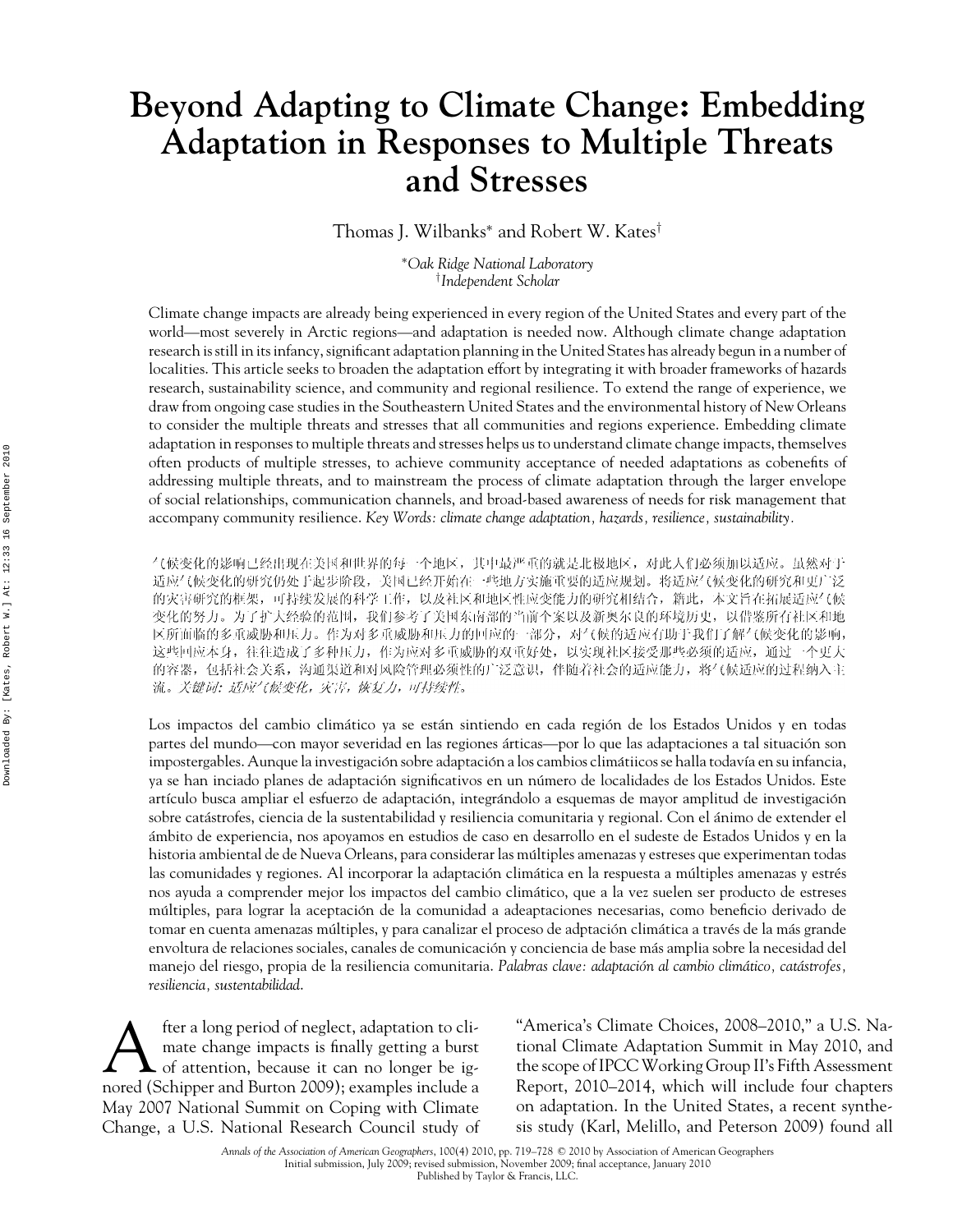regions at risk to impacts, although major impacts differed from region to region based on climate change exposure, climate-sensitive economic activities, and population vulnerabilities. Examples taken from the study are shown in Figure 1. As impacts emerge, affected peoples and systems must find ways to cope. We report on the adaptation planning in the United States that has already begun, but we also seek to go beyond these efforts to consider, in contexts of hazards research, sustainability science, and community and regional resilience, the multiple threats and stresses that all communities and regions experience, including but not limited to risks from climate change.

## **Adaptation to Climate Change**

We begin with a brief discussion of climate change adaptation and then move on to our concept of multiple-threat adaptation. Vulnerabilities and risks associated with possible impacts of climate change can be prevented by reducing exposure to primary effects of climate change (warming, precipitation changes, extreme weather events, sea-level rise), reducing sensitivity to those effects, and increasing the capacity to cope with effects (Clark et al. 2000). Of course, the most important way to reduce exposure to climate change impacts is to limit climate change itself through mitigation. Using adaptations to sea-level rise as an example, exposure can also be limited by moving populations and land uses away from a vulnerable coastline, reducing sensitivity by constructing sea walls, or hardening coastal structures to flooding; coping capacities can be increased by strengthening emergency response capabilities.

Adapting to climate variability and change has been part of human experience for many millennia, and the historical record includes many cases of successful adaptations, often through migration (e.g., McIntosh, Tainter, and McIntosh 2000). Although research on adaptation to climate change in the modern context is still in its infancy, a number of the basic dimensions of adaptation are generally understood (Intergovernmental Panel on Climate Change [IPCC] 2001, 2007). For example, adaptation can either avoid costs or accept costs (Burton 1997). It can be autonomous (or spontaneous or voluntary, as systems react to observed changes, the prospect of changes, or market or other signals that incorporate general concerns about risks of change) or planned (encouraged or required by public policy interventions). It can be anticipatory, avoiding or moderating impacts by actions ahead of changes, or reactive, responding to impacts as they are experienced. It can be geographically widespread or localized. It can be sectorally focused, such as on agriculture or health, or crosscutting, such as the use of insurance to share risks (Schipper and Burton 2009).

Very little research attention has been given to adaptation costs and benefits or even to costs of failing to mitigate. One partial exception has been costs and benefits of major alternatives for adapting to coastal impacts from sea-level rise (Tol 2002a, 2002b; Tol et al. 2006); analyses of costs of recent severe weather events, such as hurricanes and floods, are often used to illustrate potential costs if such events were to become more intense or frequent (or shifted in location) because of climate change (IPCC 2007, chap. 7).

In its net costs and its capacities for action, however, adaptation to climate change is deeply and complexly linked with other economic and social goals. Thus, in many cases, adaptation can be done now at a relatively low cost, because of considerable cobenefits related to other aspects of sustainability and resilience. In fact, most adaptation actions in the near term to reduce impacts of climate change, most of which are relatively long term, need to be associated with other short-term benefits to be acceptable and sustainable. One example is a decision by the city of Boston in 1993 to raise a new waste disposal facility on an offshore island to protect it from sea-level rise (Moser 2009).

Adaptations also have physical, economic, or institutional limits, however. Physical limits to adaptation are identified by constraints such as the maximum height of levees and sea walls, the drawdown and rates of application of irrigation water, and the sizing and replacement of culvert capacity. Before their physical limits are reached, the costs of adaptations might exceed both customary usage and even future estimates of potential losses avoided. Institutional practice, determined by ignorance, uncertainty, custom, law, regulation, or competing agendas, further constrains adaptations. For example, coastal regions face uncertain increases in hurricane intensity and sea-level rise, although regulations are based on storm surges to 100-year flood plains, and losses are government subsidized for flood but not for wind or erosion damage.

## **Case Studies of Climate Change Adaptation in the United States**

Examples of planned adaptations to climate change are still rare in the United States, aside from Alaska,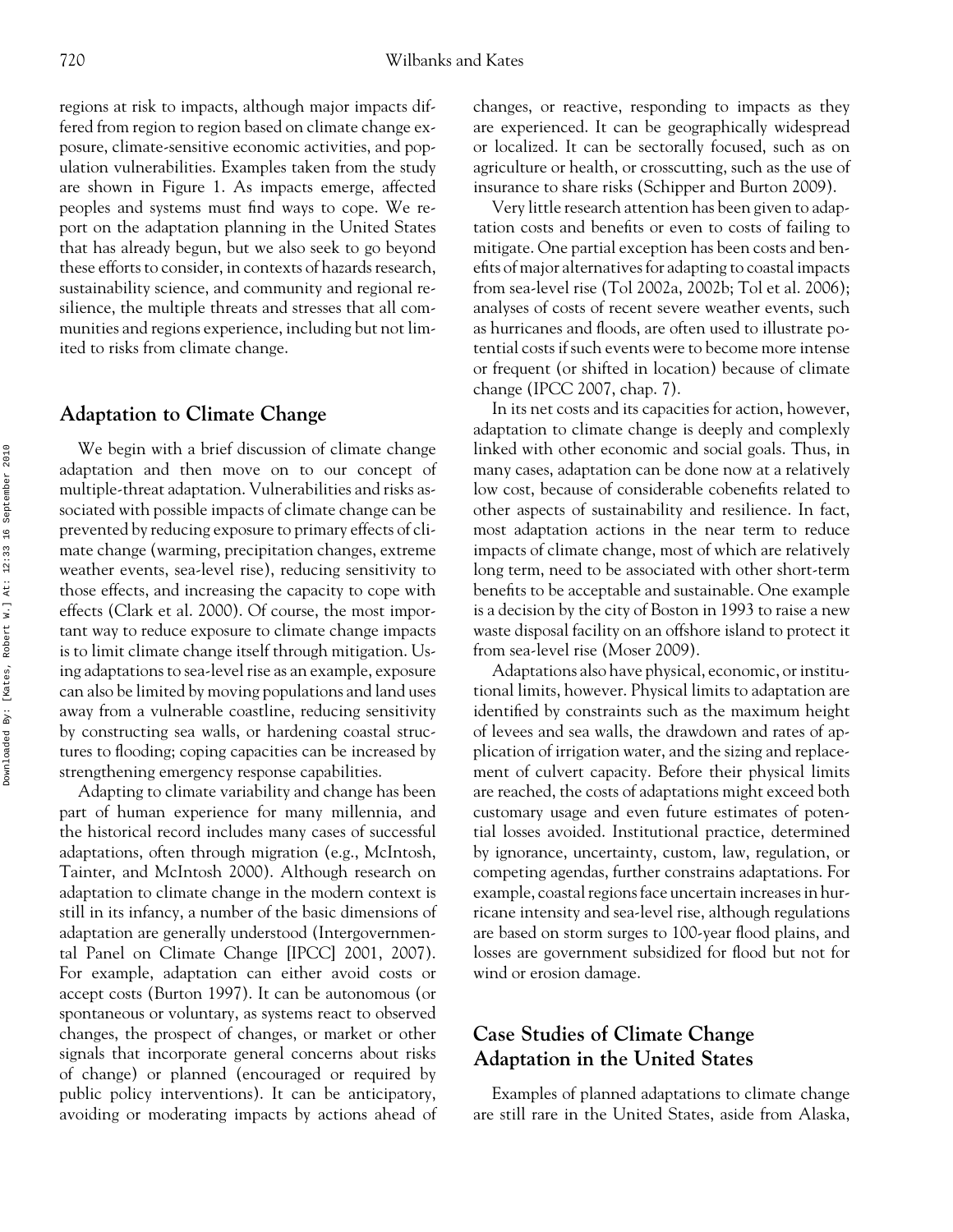



because most climate change impacts lie in the future, shrouded in uncertainty. The risks are serious enough, however, that a number of states and localities have begun to take adaptation planning seriously (Moser 2009).

In most cases, planning for impacts of climate change at a regional or local level in the United States can be traced to the first U.S. National Assessment of Potential Consequences of Climate Variability and Change (2000), which included attention to possible regional impacts, with one of the regions a metropolitan area (New York City). Since then, a family of twenty-one summaries of climate change science, termed Synthesis and Assessment Products, has been commissioned by the U.S. Climate Change Science Program between 2005 and 2008 on the regional and more local implications of climate change (see http://www.climatescience.gov, last accessed 8 February 2010), with seven of the twenty-one specifically concerned with climate change impacts and adaptations (the reports numbered 4.1–4.7).

At a state scale, Alaska is a focus of action, not just planning, because climate change impacts are already proving to be significant (e.g., Sakakibara 2008). It has established an Alaska Climate Change Sub-Cabinet to prepare and implement an Alaska Climate Change Strategy (http://www.climatechange.alaska. gov/aag/aag.htm, last accessed 2 November 2009) and is seeking to implement plans to protect six native communities requiring immediate relocation (Immediate Action Workgroup 2009). Seven other states (California, Maryland, Oregon, Florida, Washington, Massachusetts, and New Hampshire) have begun climate change adaptation planning in parallel with discussions of mitigation issues (Pew Center on Global Climate Change 2008; Moser 2009). California has used climate change as a catalyst for addressing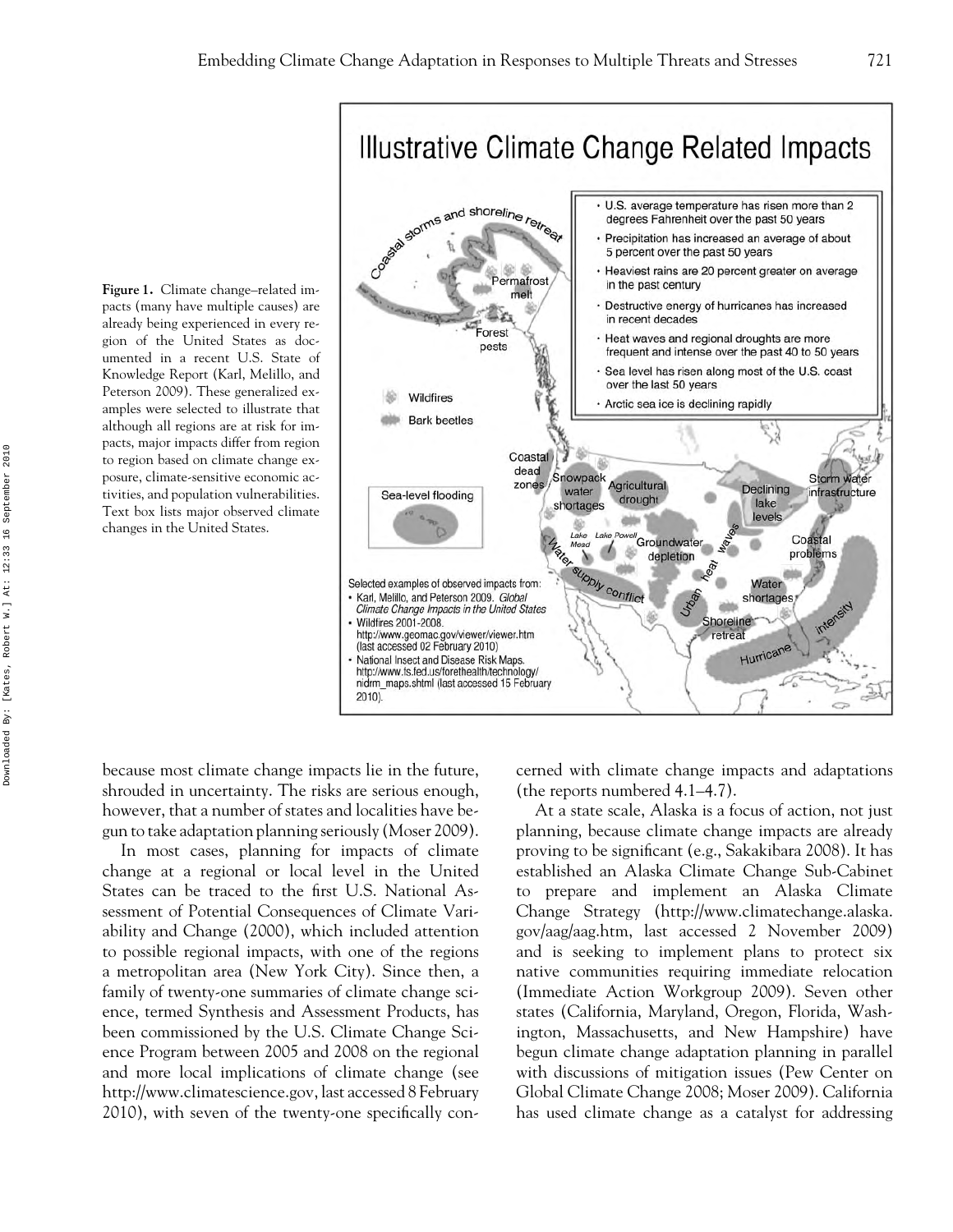enormous environmental and economic challenges in the Sacramento–San Joaquin Delta, facing heavy water demands for agricultural and urban development in Southern California (Feldman and Jacobs 2008). Florida is considering adaptation challenges presented by prospects of intensified coastal storms combined with sea-level rise in a state where coastal amenities are keys to continued economic and social development.

Local adaptation planning has emerged as a focus more recently. Since 2006, New York City has organized an ambitious effort to prepare a climate change adaptation plan within the context of a broader sustainability and growth management initiative, PlaNYC. A community-wide Climate Change Adaptation Task Force was formed, provided with climate change projections, and asked to identify "acceptable levels of risk" and determine how to develop flexible adaptation pathways that would facilitate strategies to keep risks within those levels (New York Panel on Climate Change 2009). This adaptation planning effort was intended to contribute to the integration of PlaNYC's three challenge areas: growth, infrastructure, and environment not separate from those goals (http://www.nyc.gov/ html/planyc2030/html/plan/plan.shtml, last accessed 8 January 2010).

This effort is not limited to large cities, however. A collaboration between Seattle/King County, Washington, with Local Governments for Sustainability (ICLEI) produced both an adaptation plan and a handbook to assist other cities and communities with adaptation planning (Snover et al. 2007). This handbook provided a tutorial for the ICLEI's new Climate Resilient Communities Program. The first of five pilot efforts to be completed is Keene, New Hampshire, a city of 23,000. Keene created a committee that included the senior city leadership as a focus for broad-based community participation. As the Keene committee identified climate change vulnerabilities, with support from ICLEI and help from the New England Integrated Sciences and Assessments, they grappled with difficulties in developing actions to address those vulnerabilities. They found it difficult to separate climate-related actions from more general sustainability and green economy issues and included all three in their adaptation plan, identifying a number of targeted actions. Since completion of the plan in 2007, some of the targeted actions have already been implemented and many more are to be "mainstreamed" by inclusion as part of a Community Master Plan to be completed in 2010 (Melissa Stults, ICLEI, personal communication, 26 May 2009; Mikaela Engert, Keene city planner, personal commuication, 27– 28 May 2009).

## **Adaptation in a Broader Context of Sustainability and Resilience**

These early experiments in planning for adaptation to impacts of climate change have approached climate change adaptation not as a narrow infrastructure or emergency preparedness assignment of traditional disaster planning but as an opportunity for broad-based participation by a wide range of stakeholders. Either as an initial objective or as an outcome of the participative process, these experiments have framed adaptation as an element of community or regional resilience and sustainability, related to current development stresses as well as longer term projections of climate change. In many cases, in fact, climate change has become the catalyst for more integrated attention to sustainability issues beyond climate change alone (Wilbanks 2003).

States, cities, and towns recognize that climate change is only one of many driving forces for global change that shape the sustainability of localities, regions, and nations. Its importance is wrapped up in how it interacts with other driving forces such as demographic change, global economic change, technological change, and institutional change (IPCC 2007, chap. 7). For example, climate change can mean exposure to more severe weather events, increased water scarcity, or sea-level rise; but these effects interact with changing population sizes and distributions, global and regional economies, public policies, and issues associated with resource consumption and waste disposal. Thus, climate change prevention and adaptation is important as a dimension of sustainability, not as an issue in itself.

They also recognize that most climate change impacts themselves are products of multiple stresses. For example, the coastal region from Mobile, Alabama, to Galveston, Texas, is now facing coastal retreat from the combined effects of increased hurricane intensity, subsidence, sea-level rise, wetlands destruction, and human settlement (Savonis, Burkett, and Potter 2008). The increased wildfire experience in the Mountain West is a combined product of previous fire management, drought, storm intensity, and human settlement. Thus, resilience to multiple threats and stresses might be an effective way to incorporate climate change adaptation into a wider effort for community and regional resilience.

The most common meaning of resilience is drawn from the engineering sciences, as the capacity to absorb disturbances and to return to a prior (relatively stable) state. An alternative meaning is drawn from the ecological sciences, where resilience is the capacity to both absorb disturbance and to reorganize into a system that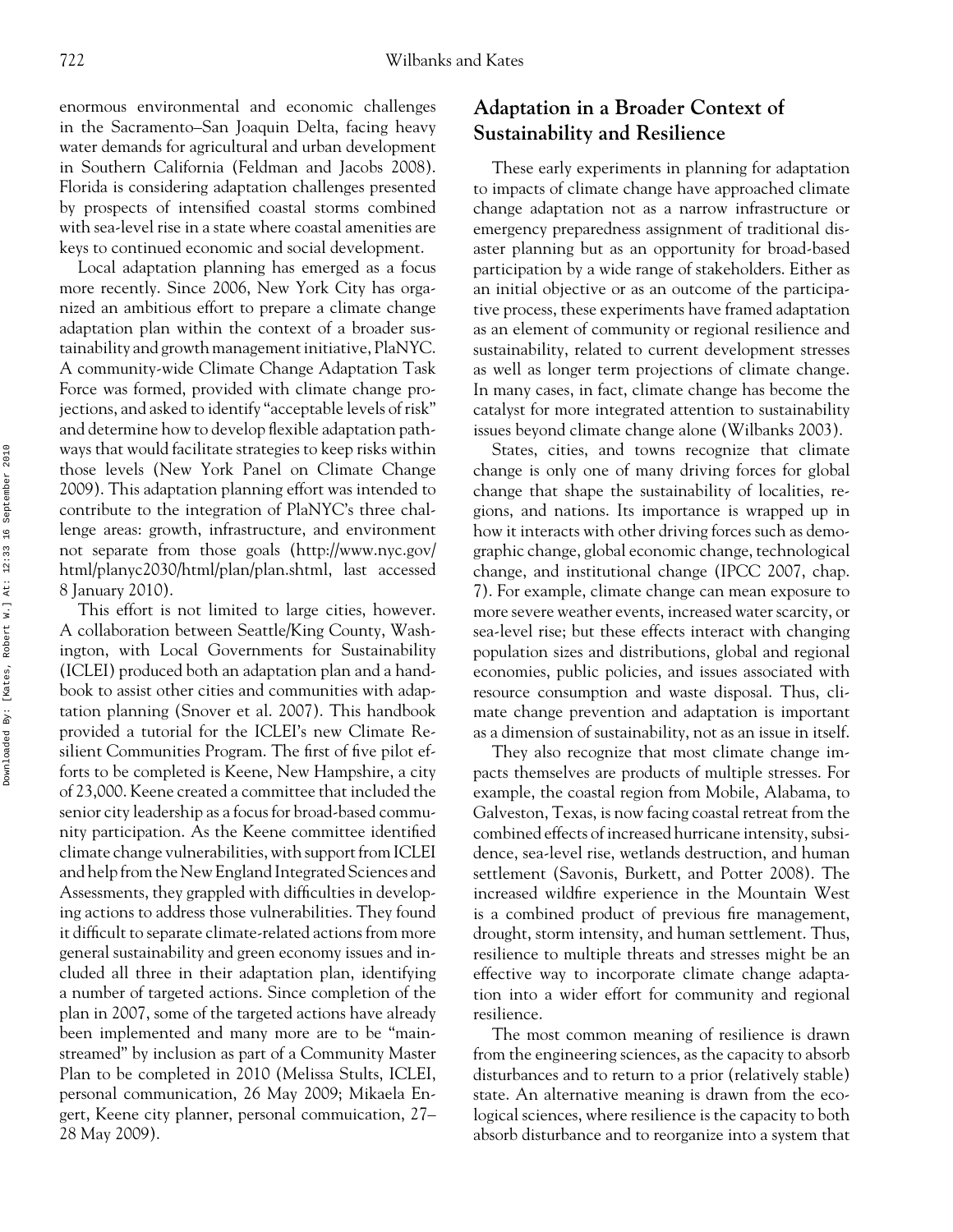still retains its previous functions (Gunderson 2008). Some interdisciplinary scientists use the term *resilience* to describe specific responses (adjustments, adaptations, coping actions, or adaptive capacity) used to reduce vulnerability to climate impacts. Sustainability scientists tend to use all of three of these concepts, including the capacity to absorb perturbations and return to previous states but beyond these the capacity to reorganize to move toward a state better than the previous state.

A current research project (the Community and Regional Resilience Initiative of the Community and Regional Resilience Institute [CARRI]) has defined community resilience as a community or region's capability to anticipate, prepare for, respond to, and recover from significant multihazard threats with minimum damage to public safety and health, the economy, and national security (Kates and Wilbanks 2009). As a concept for discussion and a goal to be sought, community resilience is real, but it is not simple. Through the choice of a community or region, resilience is place based, rooted in linked social, economic, and environmental systems that are always in some ways unique to a particular place. By addressing multihazard threats, including the geophysical, biological, and social, resilience means the capacity to address these often in combination, as well as dealing with surprises or threats that were not and could not have been anticipated. By espousing minimal damage as a criterion for success, the community commits itself to reduce the vulnerability of all parts of the community. By addressing concerns from local safety and health to national security, community resilience recognizes that no community is a selfsufficient island but is linked with other communities, its region, the nation, and indeed the world. Finally, as a measure of a community's capability, community resilience is a continuing process that adapts to changes in circumstances and learns from its (and others') experience as threats, vulnerabilities, and resources for response and recovery change through time.

## **Case Studies of Climate Change Adaptation in a Broader Context of Community Resilience**

CARRI is an ongoing study involving the cities of Charleston, South Carolina; Memphis, Tennessee; and Gulfport, Mississippi. These case studies in the Southeast United States are intended to improve our understanding of how to enhance community resilience for the future. Threats being considered include natural

and other disasters that might be associated with climate change, as well as earthquakes, economic changes, and exposures to health risks.

#### **Charleston, South Carolina**

Charleston, South Carolina, understands the idea of multiple threats to a community's well-being. Besides being threatened by hurricanes and other severe coastal storms, with associated flooding, wind damage, and other impacts (e.g., from Hurricane Hugo in 1989), and by earthquakes along its inland margins, its greatest threat in recent memory was the economic impact of the closure of the Charleston Naval Base and Shipyard in 1974. The economy of the city of Charleston itself is vulnerable because it is rather narrowly focused on tourism in contrast to its neighboring city of North Charleston, which is a regional commercial hub.

Climate change adaptation in Charleston would be expected to emphasize the possibility of increased risks of disruptive coastal storms, coupled with sea-level rise. Other climate-related vulnerabilities could include changes in exposures to health risks as pandemics arise and disease vectors shift location with climate change and changes in urban comparative advantage in such sectors as tourism, as competitors, markets, and sources of inputs in other areas are affected by climate change.

Viewing these sorts of vulnerabilities, along with others, through a resilience lens rather than a climate change lens, the Charleston tri-county metropolitan area (Berkeley, Charleston, and Dorchester) has concluded that its long-term well-being depends fundamentally on being ready for any of a wide variety of possible disasters (or combinations of them), adopting the CARRI philosophy that community resilience involves communication and cooperation across all parts of the community: not only government agencies but also business and industry, nongovernmental organizations (NGOs) and volunteer groups, neighborhoods, the media, and other components of a system of vulnerabilities and responses.

This effort is being coordinated by the Tri-County Council of Governments, focused initially on a set of resilience challenges that were identified through a series of community-wide focus group discussions (CARRI 2009b). Addressing these would contribute directly to climate change adaptation, such as transportation and mobility vulnerabilities and region-wide communication and information challenges.

One particular emphasis has been on improving the resilience of a large scattering of economically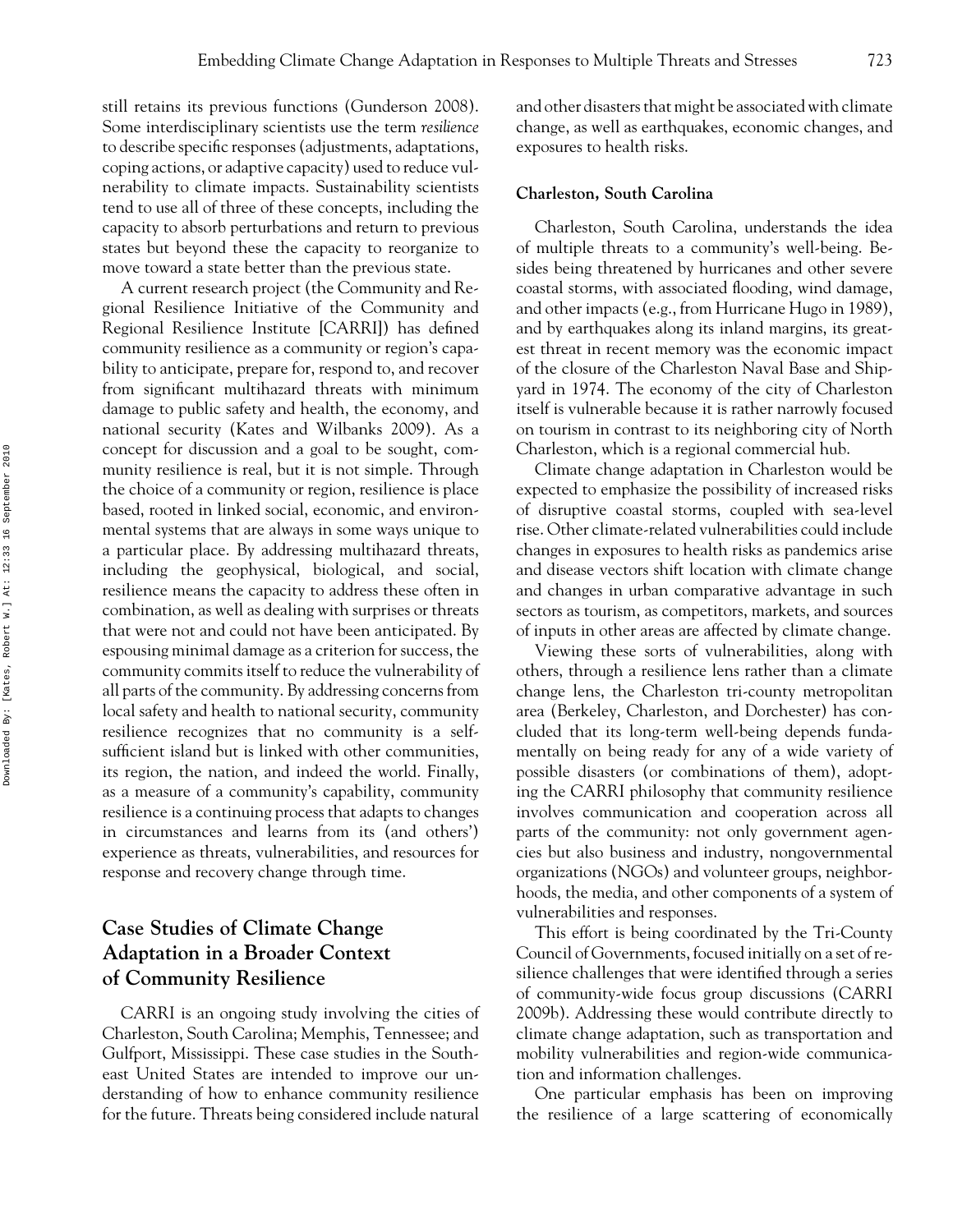disadvantaged and rather isolated small municipalities east of the Cooper River, relying substantially on a network of faith-based organizations to be prepared to provide communications coordination and the distribution of goods and services in an emergency. This network not only offers resilience for possible disasters in the future but it pays benefits every month in coordinating dental, medical, educational, and training services that address chronic aspects of poverty in the area.

Clearly, these activities incorporate adaptation to possible climate change impacts, without any significant needs for a community climate change adaptation plan or external funding of adaptation actions. Maybe most important, they are perceived locally as providing benefits in current community operations, not just in the uncertain future event of a climate change–related disaster.

#### **Memphis, Tennessee**

The Memphis, Tennessee, area is a major focus of transportation systems of crucial national importance, from natural gas pipelines to Federal Express, and it is seriously threatened by earthquake hazards in the New Madrid zone along the course of the Mississippi River. Of more immediate concern to the community is an annual risk of severe tornadoes in the region, which in 2003 caused severe damage, along with its experience that in times of coastal hurricane exposure, the Memphis area becomes a destination for evacuees.

Climate change adaptation in the Memphis area would tend to focus on possible heat index increases associated with average warming, possible health effects, and effects associated with changes in the intensity or tracks of severe weather events, especially tornadoes. It would not include attention to such risks as earthquakes, and it would be weakened by the fact that existing climate models do not project tornado behavior.

The Memphis area has emphasized unprecedented networking among groups not previously in contact with each other, working toward a communication process that bridges diversity, layer after layer, evolving as leaders change and people move. The Shelby County Joint Economic and Community Development Board coordinates the Memphis resilience enhancement effort. It is also guided in its initial priorities, like Charleston, by the results of a series of communitywide discussions that identified focus areas including the following—again directly relevant to climate change adaptation (CARRI 2009c): identifying vulnerable residents, small business continuity and disaster recovery, and volunteer coordination.

A particular concern is with identifying and being prepared to address special needs, not only among the area's own population but also among evacuees who can arrive on very short notice in numbers that require creating an instant evacuee city. In addition, Shelby County has supported an innovative information and education program to increase community awareness of risks and vulnerabilities, using the theme "I'm ready!"

As in the Charleston case, the Memphis urban area experience with community resilience enhancement seems very likely to make this area more adaptable to climate change impacts through local initiatives, with near-term benefits that include improving relationships and communication structures across diverse groups within the community.

#### **Gulfport, Mississippi**

Gulfport, Mississippi, shares aspects of both the New Orleans case (discussed later) and the two other CARRI cases, because its perspectives on community resilience are dominated by its experience with Hurricane Katrina in late August 2005 and the months and years that followed. Responding to risks of similar events in the future is one of its challenges, seriously exacerbated by projections of land subsidence over the next half-century in the Gulf Coast region, associated with a projection that "apparent sea-level rise" is likely to be two to four feet by 2050 (Savonis, Burkett, and Potter 2008), along with the likelihood that coastal storms will become more intense with climate change. In addition, the area faces possible vulnerabilities to both international trade impacts and pandemics because of its proximity to and trade linkages with the Caribbean and Latin America.

Memories of the pain of Katrina for residents of the Gulfport area are still so vivid that thinking beyond that one kind of vulnerability has been difficult; at the same time, however, the community feels a strong need to get beyond such a close identification with hurricane risks that its prospects for tourism and other kinds of economic development are undermined. The main themes of multithreat resilience discussions in Gulfport have been the need to know the community and the need to come up with innovative solutions to problems that emerge in disaster conditions that were not anticipated. A community is not resilient because it has a plan; it needs to be prepared to listen, observe, adapt, address problems, and welcome unconventional partners in the emergency response.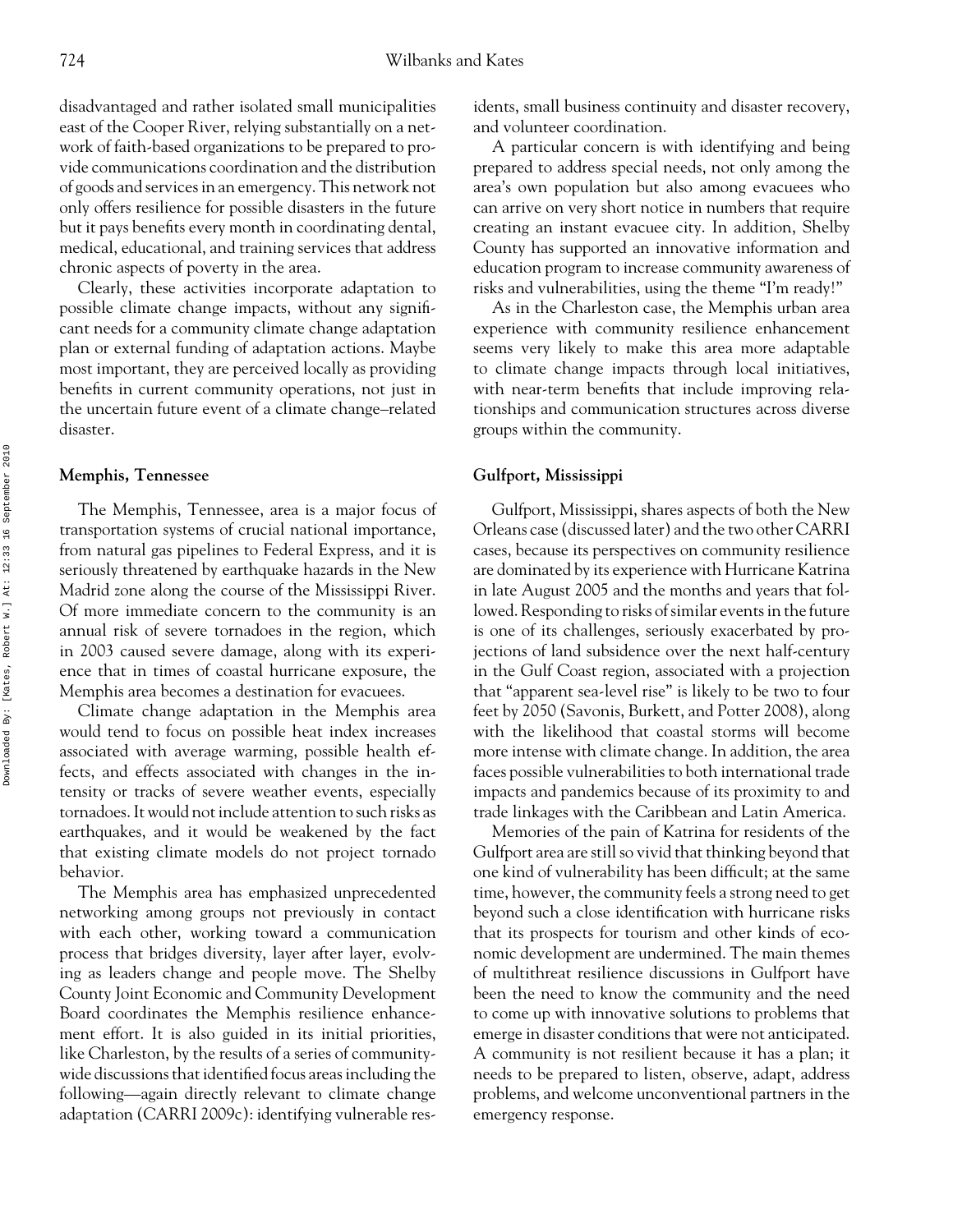Particular emphases in Gulfport include tracing out interdependencies among community functions and facilities, improving communication structures across the community to keep messages accurate and consistent, getting schools and businesses back in operation as quickly as possible (e.g., reopening local businesses to sell emergency materials and commodities, keeping the sales taxes within the community), and institutionalizing a local source of expertise regarding resilience knowledge (the University of Southern Mississippi has established a Center for Policy and Resilience in the area to serve as a local and regional focus).

The case of Gulfport is different from the other two CARRI partner cities because it starts with a focus on a particular climate-related disaster and then broadens to begin considering other threats as well, rather than beginning with a comprehensive frame and considering climate change impacts within that frame. If the projection of an apparent sea-level rise of two to four feet in forty years or less turns out to be accurate, this community is vulnerable to effects of intense coastal storms that could threaten its viability in the latter half of the twenty-first century. In this case, considering a combination of climate change and other environmental changes could push the limits of potentials for adaptation in situ, raising questions about contingency planning for the gradual relocation of some coastal land uses.

Gulfport, in fact, might be an exception to the more general CARRI observation that multithreat resilience should be the starting point, not climate change adaptation. Here, more attention to climate change risks and vulnerabilities might encourage the community to consider needs to adapt to longer term risks and vulnerabilities not limited to coastal hurricanes alone—and it is related to a potential for climate change–related risks to be a game changer for the community in coming decades, in which case climate change adaptation could mean a need to consider such structural changes as a relocation of population and socioeconomic activities.

## **General Lessons from the CARRI Experience**

Lessons from these three community resilience enhancement cases include the following:

1. Community resilience means all-hazards planning and also links with other community issues, such as poverty or economic growth. To sustain itself, resilience has to show that coordination offers benefits in daily operations, not just in the event of an emergency.

- 2. Resilience means that, in a community, people who need to respond together in an emergency know each other ahead of time. From Mayor A. C. Wharton of Shelby County, Tennessee: "A community that prepares together is going to stay together when something happens" (CARRI 2009b). In fact, the benefits from broader acquaintanceships in a community extend well beyond the immediate purpose of preparedness.
- 3. Timely communication structures that bridge community diversity are critical, especially nontraditional structures, as normal structures fail to operate during an emergency. NGOs and faith-based organizations are often adaptable gap-fillers if they are included in the resilient community network ahead of time.

It is instructive to compare lessons from the three CARRI cases with the experience of New Orleans with Hurricane Katrina. New Orleans has an extraordinary history of multihazard threats, experience, and resilience. Located on the on the subsiding delta of the lower Mississippi River, much of the city is below sea level. It has experienced twenty-seven major floods over the past 290 years (Kates et al. 2006), as well as nineteenth-century invasions, yellow fever epidemics, twentieth-century drinking water pollution, and a declining population and economy (Colten 2005). Hurricane Katrina accelerated the decline in the population and the economy. Today, flooding remains the most pressing concern, with future vulnerability increased by climate change increases in hurricane intensity, continued subsidence, loss of protective wetlands, and inadequate protection.

To deal with flooding, local and national institutions have combined to erect an extensive flood protection system, create river flood and hurricane forecasting, and develop evacuation plans. Exposure to flooding was relatively small in the most vulnerable locations until Hurricane Betsy in 1965. Following that storm, new levees and improved internal drainage encouraged new development in low-lying areas, increasing the most exposed population by 170,000 households across the metropolitan area.

When Hurricane Katrina arrived in August 2005, the storm overwhelmed the levee system and flooded 80 percent of the city, caused about 1,300 deaths, forced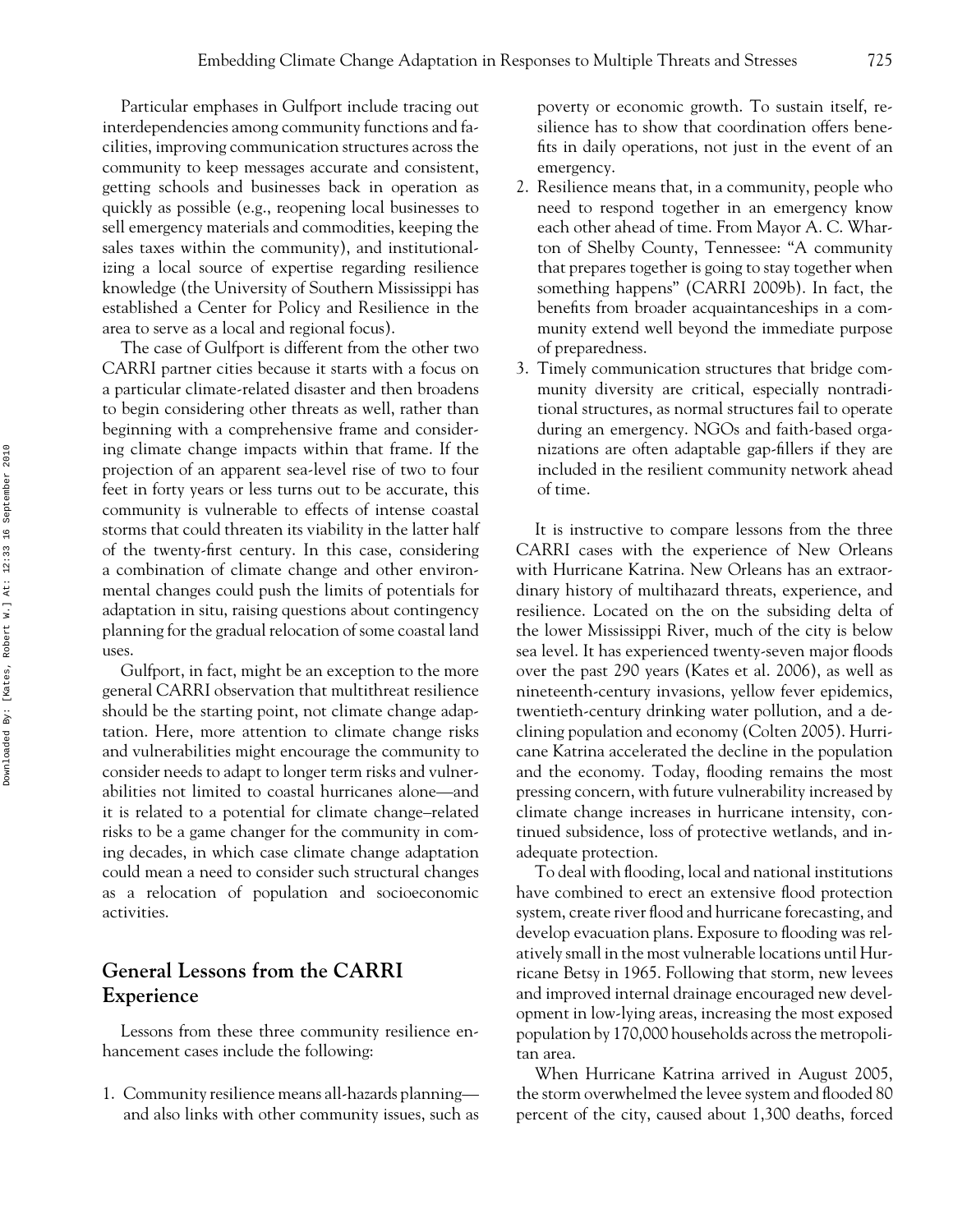a long evacuation that led to the relocation (perhaps permanently) of 100,000 residents, damaged 70 percent of the city's residences, and caused an estimated monetary loss of \$40 to \$50 billion. Almost four years after Katrina, a population the equivalent of 70 percent of the prestorm population has returned, building permits for more than a third of residences have been issued, and the hospitality economy has been restored. Still, large areas of the city are still empty tracts, leading economic sectors in medicine and education have not recovered, organized reconstruction is just beginning, and some neighborhoods might have been lost forever.

Lessons learned from the New Orleans experience of the four key elements of resilience—anticipation, response, recovery, and reduced vulnerability—are detailed in a CARRI report (Colten, Kates, and Laska 2008). Six of these are especially relevant to climate change and multihazard adaptation:

- 1. Vulnerability grows from multiple causes, not just from climate. In New Orleans, geophysical vulnerability is characterized by its below-sea-level, bowlshaped location, its accelerating subsidence, rising sea level, storm surges, and possible increased frequency of larger hurricanes from climate change. These are only partly natural phenomena and they have been made worse by settlement decisions, canal development, loss of barrier wetlands, extraction of oil and natural gas, and the design, construction, and failure of protective structures and rainfall storage. Social vulnerability grew as well, as new development in low-lying areas placed an additional 170,000 households at risk. Subsequent loss of population within the city (white flight) increased social vulnerability, followed by the Katrina failure to respond to the distinctive needs of the elderly, the poor, and households without autos.
- 2. Successful short-term adaptation might lead to larger long-term vulnerability. The forty-year period between Hurricanes Betsy and Katrina produced new and improved levees, drainage pumps, and canals successfully protecting New Orleans against three hurricanes in 1985, 1997, and 1998. These same works, however, permitted the massive development of previously unprotected areas and, when the works themselves failed, became the major cause of the Katrina catastrophe.
- 3. Adaptation is a long-term process. In New Orleans, it took forty years to create an effective tracking and warning system and thirty-seven years to inform

the community about the catastrophic threat. It also took forty years to reduce vulnerability with levees and drainage by a system that was only partly completed before Katrina and that subsequently failed. It will take at least six years to rebuild a reliable levee system to protect against a modest 100-year storm. The emergency response period following Katrina was the longest of any similar disaster in U.S. history (six weeks). To develop a community-acceptable reconstruction plan took twenty-one months and to reconstruct the city after Katrina will take at least a decade more.

- 4. The best available scientific and technological knowledge does not necessarily get used or widely disseminated. An extraordinary investment has been made in climate change research producing a growing body of scientific and technological knowledge. The New Orleans experience does not augur well for its utilization, however. The engineering designs for the new and improved protective works after Hurricane Betsy in 1965 took into account the effects of hurricane recurrence, storm surge, land subsidence, and rising sea level as measured at that time. These estimates were still being used nineteen years later, though, when sea level had risen by seven inches, storm waves and surges by similar amounts, subsidence had lowered the land surface by ten feet (U.S. Geological Survey 2004), and hurricane intensity increased from climate change. Moreover, the widely used risk assessments—in the form of Federal Emergency Management Agency maps of the 100-year floodplain—have never included sea-level rise or land subsidence effects.
- 5. Despite frequent references to partnerships, major response capacities and resources might be invisible to, refused by, or poorly used by the official emergency response structure. In every disaster there are unanticipated or unaddressed needs and "shadow responders" often emerge from households, friends and family, neighborhoods, NGOs, and voluntary organizations, businesses, and industry. In responding to Katrina, these emergent capabilities were sometimes refused or poorly used by government officials, even though they provided most of the initial evacuation capacity, sheltering, feeding, health care, and rebuilding and much of the search and rescue, cleanup, and post-Katrina funding.
- 6. Surprises should be expected. Every hazard event, climatic or otherwise, brings surprises and every disaster even more. Unanticipated events during Katrina included the massive breaches that flooded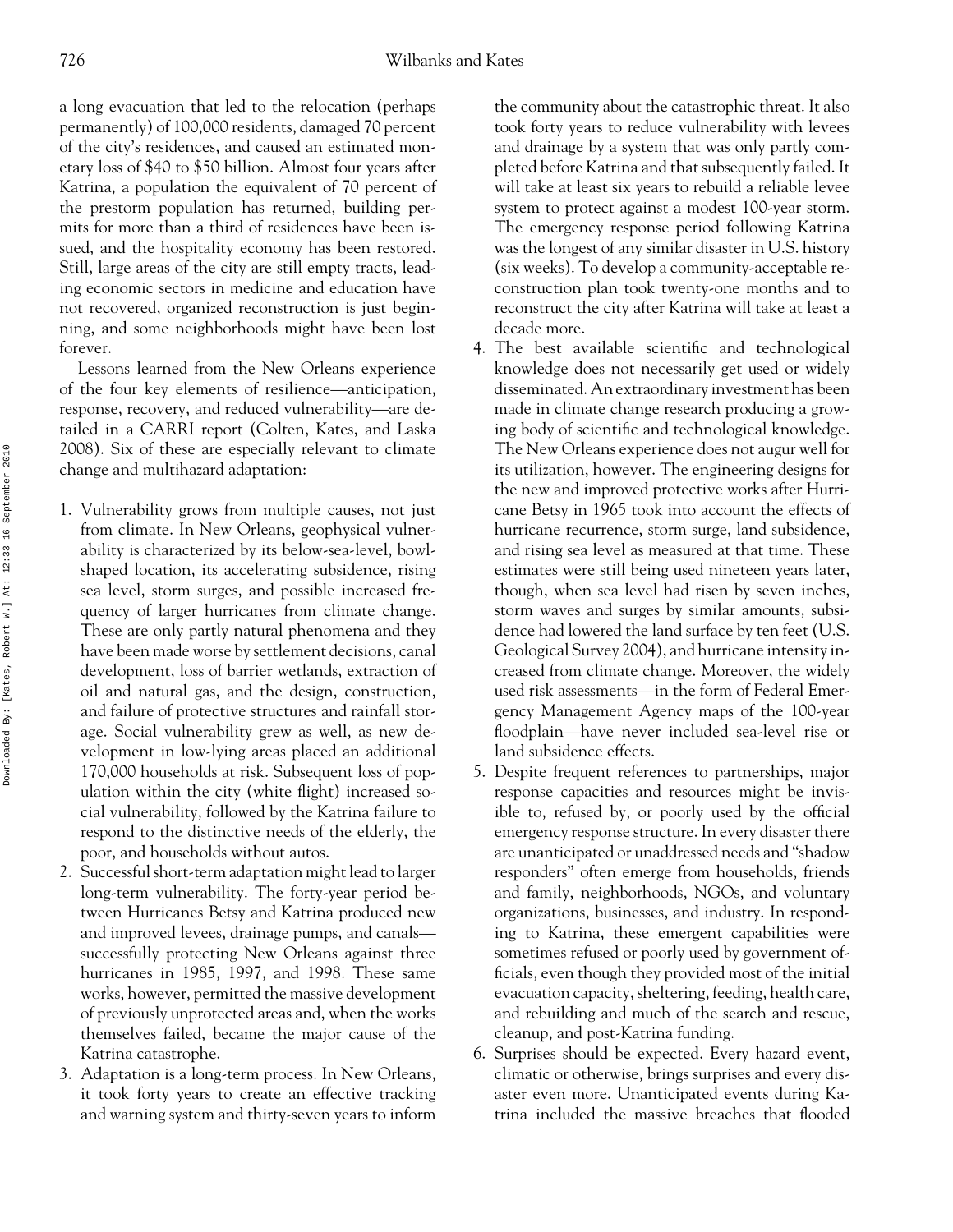80 percent of the city with more than twenty feet of water. In turn, these unanticipated events led to major failures in emergency response for events that had been anticipated. Thus, surprises come from unanticipated events, correctly anticipated events but failed responses, or wrongly anticipated events.

## **Climate Change Adaptation in a Broader Context**

In summary, climate change impacts are real, and adaptation will be an unavoidable part of the response, but climate change adaptation is deeply and complexly linked with economic and social development paths and stresses. The experience to date in the growing efforts at adaptation planning finds states, cities, and towns moving beyond adaptations to climate change, seeking to be resilient to multiple threats and stresses and to achieve sustainability. In so doing, there are at least three main benefits: helping to understand climate change vulnerabilities as the products of multiple threats and stresses, achieving community acceptance of needed adaptations as cobenefits of addressing multiple threats, and mainstreaming the process of climate adaptation in the larger envelope of social relationships, communication channels, and broad-based awareness of needs for risk management that accompany true community resilience.

### **Acknowledgments**

The research reported in this article was supported in part by funding from the U.S. Department of Homeland Security (DHS) to CARRI at the Oak Ridge National Laboratory (ORNL). The interpretations are those of the authors and do not necessarily speak for DHS, CARRI, or ORNL.

## **References**

- Burton, I. 1997. Vulnerability and adaptive response in the context of climate and climate change. *Climatic Change* 36:185–96.
- Clark, W. C., J. Jaeger, R. Corell, R. Kasperson, J. J. Mc-Carthy, D. Cash, S. J. Cohen et al. 2000. Assessing vulnerability to global environmental risks. Discussion Paper 2000–12, Environment and Natural Resources Program, Belfer Center for Science and International Affairs (BCSIA), Kennedy School of Government, Harvard University, Cambridge, MA.
- Colten, C. E. 2005. *An unnatural metropolis: Wrestling New Orleans from nature.* Baton Rouge: Louisiana State University.
- Colten, C., R. Kates, and S. Laska. 2008. Community resilience: Lessons from New Orleans and Hurricane Katrina. CARRI Research Report 3, Community and Regional Resilience Institute, Oak Ridge, TN.
- Community and Regional Resilience Institute (CARRI). 2009a. *CARRI community forum white papers, volume 1.* Oak Ridge, TN: Community and Regional Resilience Institute. http://www.resilientus.org/library/ Mayors Panel 1258138040.pdf (last accessed 8 July 2010).
- ———. 2009b. *Charleston area case study.* Oak Ridge, TN: Community and Regional Resilience Institute.
- ———2009c. *Memphis urban area case study.* Oak Ridge, TN: Community and Regional Resilience Institute.
- Feldman, D., and K. Jacobs. 2008. Making decisionsupport information useful, useable, and responsive to decision-maker needs. In *Decision-support experiments and evaluations using seasonal-to-interannual forecasts and observational data: A focus on water resources,* ed. N. Beller-Simms, 101–40. Asheville, NC: National Climatic Data Center.
- Gunderson, L. 2008. Comparing ecological and human community resilience. CARRI Research Report 5, Community and Regional Resilience Institute, Oak Ridge, TN.
- Immediate Action Workgroup. 2009. *Recommendations to the governor's sub-cabinet on climate change.* Juneau, AK: Immediate Action Workgroup.
- Intergovernmental Panel on Climate Change (IPCC). 2001. *Climate change 2001: Impacts, adaptation, and vulnerability.* New York: Cambridge University Press.
- ———. 2007. *Climate change 2007: Impacts, adaptation and vulnerability.* New York: Cambridge University Press.
- Karl, T., J. Melillo, and T. Peterson, eds. 2009. *Global climate change impacts in the United States.* Cambridge, MA: U.S. Global Change Research Program.
- Kates, R., C. Colten, S. Laska, and S. Leatherman. 2006. Reconstruction of New Orleans after Hurricane Katrina: A research perspective*. Proceedings of the National Academy of Sciences* 103:14653–660.
- Kates, R., and T. Wilbanks. 2009. Community resilience: What research tells us. Paper presented to the American Association for the Advancement of Science, Chicago, 15 February.
- McIntosh, R., J. Tainter, and S. McIntosh, eds. 2000. *The way the wind blows: Climate, history, and human action.* New York: Columbia University Press.
- Moser, S. 2009. *Good morning, America! The explosive U.S. awakening to the need for adaptation.* Santa Cruz, CA: Susanne Moser Research and Consulting.
- National Assessment of Potential Consequences of Climate Variability and Change. 2000. *Climate change impacts on the United States: The potential consequences of climate variability and change.* Washington, DC: U.S. Global Change Research Program.
- New York Panel on Climate Change. 2009. Climate risk information. New York: New York Panel on Climate Change. http://www.nyc.gov.html.om/pdf/2009/ NPCC CRI.pdf (last accessed 8 July 2010).
- Pew Center on Global Climate Change. 2008. *Adaptation planning: What U.S. states and localities are doing (2008*